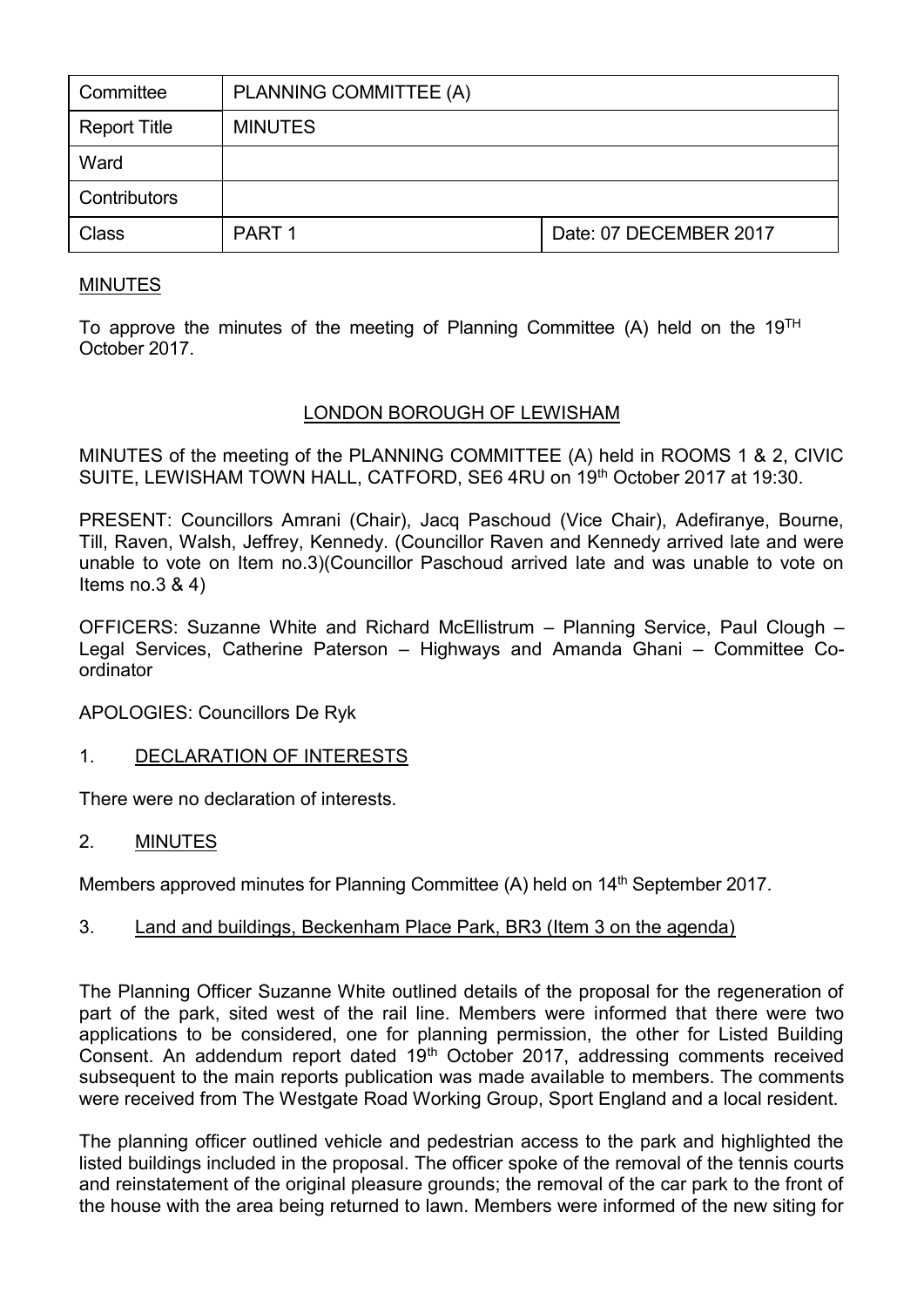the 108 uncontrolled and uncharged car parking spaces, resurfacing of footpaths and the reprovision of a lake; the planting of 12,000 trees and creation of a wet woodland would provide enhanced ecology. A potential future application regarding the remainder of the park was touched upon.

The officer detailed the number and content of objections received and recommended approval of the scheme.

Questions put to the planning officer by members included the displaying of site notices which the officer stated met the legislative requirements.

The proposed small addition of extra parking spaces was queried, as was bio-diversity and re-establishing animal and plant species within the old fairways. Members' attention was brought to paragraph 7.55-7.56 in the officer's report regarding anticipated visitor numbers and parking demand concluding that demand may slightly exceed parking provision at times. A way finding strategy would be used in facilitating access to the park using sustainable modes of transport.

Provision to stop other motorised traffic getting into the park would be considered a management issue. Cllr Jeffrey commented on the loss of the toilet block and the need to provide additional facilities near the car park and at other locations within the park. The officer stated that toilet facilities would be available in the new stable block.

Potential conflict between pedestrians and cyclists was highlighted and although there are no proposals for limiting cycle speeds, there would be a number of alternative paths with differing surface materials for users to choose from.

The Committee received verbal representation from the applicant Alison Taylor who gave an overview of the history of the park, it's under use as a space. Ms Taylor touched on future plans for the east side of the park and steps to renovate all the buildings in the park and bring them back into use. Members questioned Ms Taylor regarding the loss of the tennis courts. These have been sacrificed to allow the restoration of the original pleasure gardens. A number of alternative courts within a 2km radius of the site were identified.

Councillor Walsh queried the amount of proposed parking. Ms Taylor stated that the Travel Plan noted the most frequent park users as living very close by. A future proposal regarding the east side of the park could provide additional parking. Cycle routes were looking to be improved and events at the park would promote sustainable travel. There would also be a designated overflow car park.

With regards to provision for swimmers at the proposed lake, an unsupervised access model would be in place with the provision of life rings, a deep water indicator and a platform.

Councillor Jeffrey noted that the park is being used by professional dog walkers who do not pick up after their dogs. Ms Taylor informed members that by-laws will be in place to ensure no more than four dogs can be walked by a dog walker at any one time; there would be areas of the park where dogs would have to be kept on a lead and dog owners/walkers would need to clean up after their dog(s).

The committee received verbal representation from Mia O'Donoghue (Westgate Road Working Group), Janet Waldon (Local Resident) and Lee Witherell (Beckenham Place Park Community Trust). A number of postcards showing pictures of vehicles parking along Westgate Road were disseminated amongst members.

Ms O'Donoghue informed members that Westgate Road lies within the Borough of Bromley but is owned by Lewisham Council, but has not been adopted by Bromley and so residents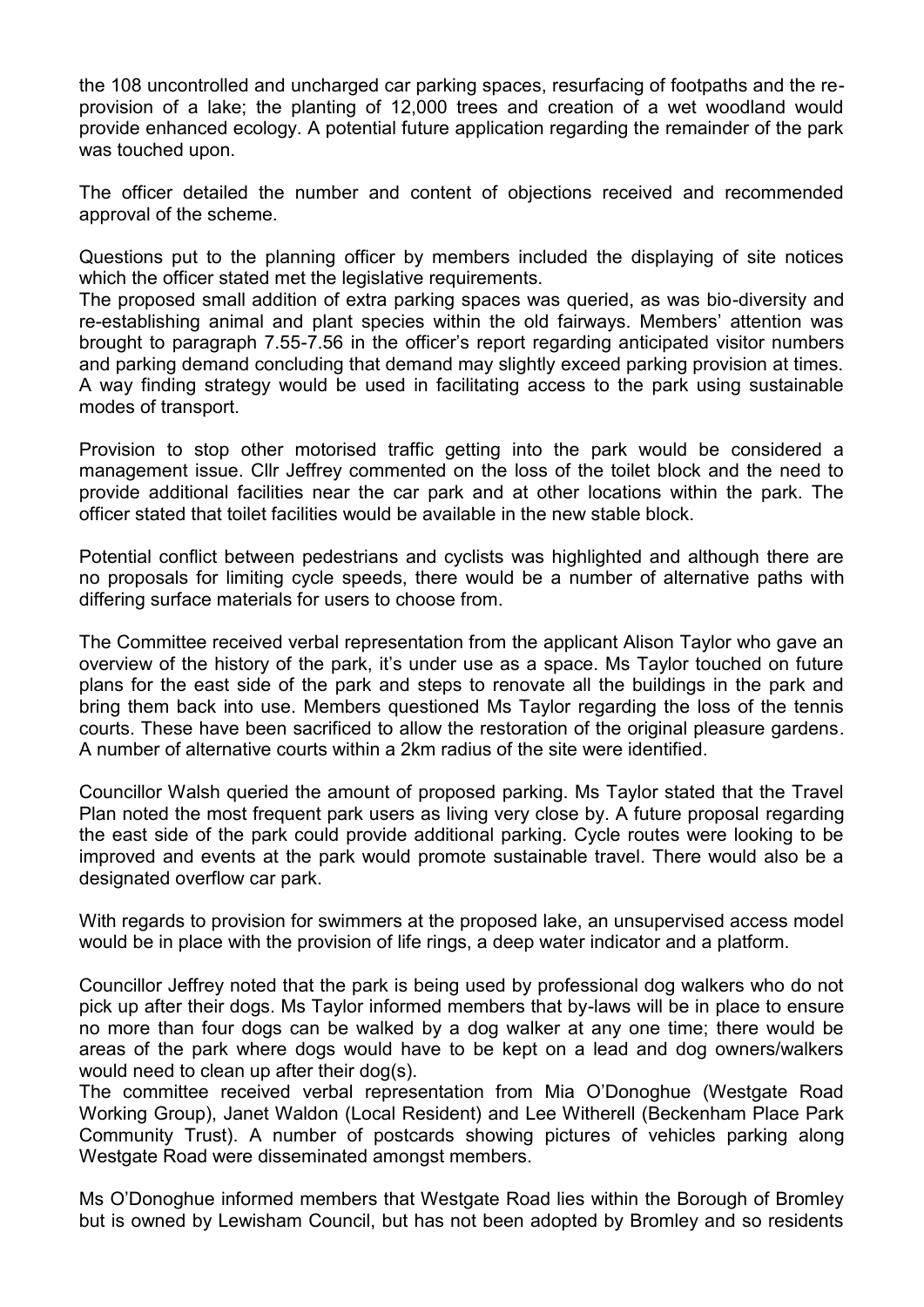maintain the road at their own expense. Due to the increased use of the park, the residents have seen an increase in parking on the road, dangerous driving, damage to and obstruction of the road so that rubbish bins cannot be collected during collection days and a loss of tranquillity previously enjoyed. The residents would like to see the creation of resident only permit holder parking on the road and are looking toward Lewisham Council to achieve this.

Ms Waldon informed members that she objected to the proposed cycle tracks which in her opinion would encourage and create informal tracks over ancient woodland within the park. Ms Waldon also objected to the creation of wetlands as this is not an historic feature on the site, the education facility proposed was not a useful size and there would be no visitor centre. She stated that an environmental statement should be submitted.

The planning officer concurred that the northern half of Westgate Road is owned by Lewisham Council but as it is not the Highway Authority, Lewisham is unable to introduce parking controls (as specified in the addendum report).

The Highways officer informed members that as the Highway Authority, Bromley would be responsible for enforcing parking controls. Further discussion between members and officers concluded that Lewisham Council could approach LB Bromley to have parking controls put in place, however they may decide to refuse such application proposal due to lack of funds.

The planning officer advised members that an environmental statement was not required. Submitted ecology surveys had been done and included a high level of detail; soft landscaping, tree protection plan, planting, replacement boundary treatments, bat boxes, a landscape and ecological management plan and surface water drainage have all been secured by conditions. The ancient ash plantation is not affected by the proposal and the visitors centre would remain within the Mansion.

Councillor Walsh asked if a condition could be added to require management of cycle use on paths to ensure safety of pedestrians.

The planning officer stated that an additional condition could be added to require this.

After summing up from the Chair (Cllr Amrani), Councillor Walsh proposed a motion to accept the officer's recommendation, it was seconded by Councillor Till.

Members voted as follows:

FOR: Councillors Amrani (Chair), Adefiranye, Bourne, Till, Walsh and Jeffrey

RESOLVED: That the applications DC/16/099042 & (FUL) DC/16/099043 (LBC) be accepted with additional conditions

Additional condition: Prior to the first occupation of the refurbished Stable Block, a Cycle Management Plan shall be submitted to and approved in writing by the local planning authority. The Plan shall include measures to manage the safe use of the proposed new routes within the Park by all users.

**Reason:** To comply with Policy 14 Sustainable movement and transport and Policy 15 High quality design of the Core Strategy (June 2011).

Additional informative: The applicant is encouraged to approach the London Borough of Bromley to request that resident parking restrictions are introduced on Westgate Road.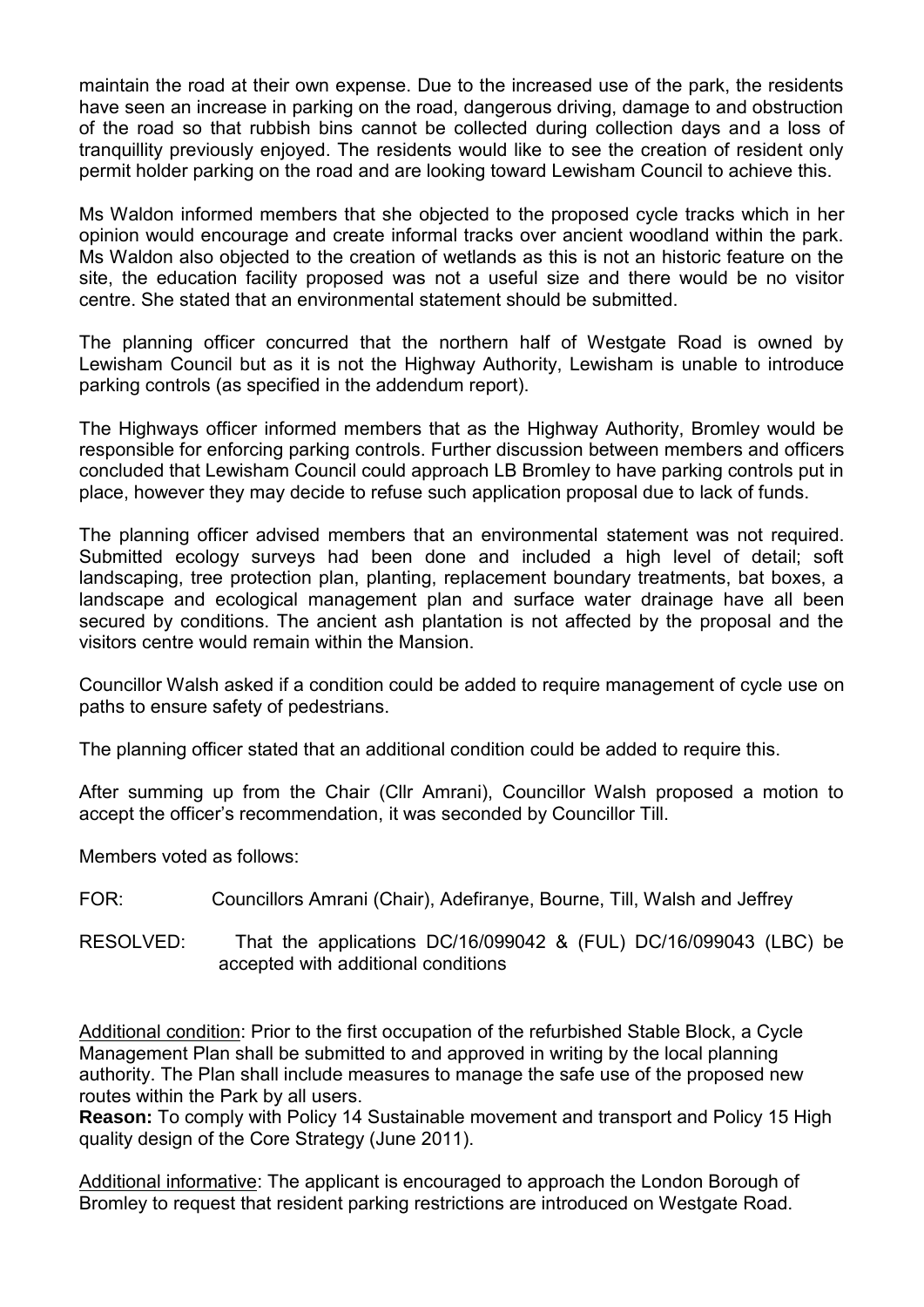## 4. 28 Sydenham Hill SE26 (Item 4 on the agenda)

The Planning Officer Suzanne White outlined the application for the demolition of Hill House, 28a Sydenham Road and the alteration, change of use and extension to Highfield House, 28 Sydenham Road to provide 40 self-contained extra care home units to provide specialist dementia care services for older residents.

Members were reminded that the proposal had previously been presented to Committee A on 30<sup>th</sup> March 2017 with a recommendation to refuse planning permission. On that occasion members motioned to defer a decision to enable submission of further information, including a parking survey and justification for the 40 proposed units along with allowing officers an opportunity to negotiate improvements to the scheme.

In response, a parking survey was undertaken by the applicant and a confidential viability report for members to view was submitted. The highways officer reviewed the parking survey and agreed that there are locations on the surrounding streets where overspill parking from the development may be accommodated. However, many of the locations are considered undesirable as parking in these unrestricted locations would impact the free flow of traffic by reducing carriageway widths. It would result in parking on footways and impact on pedestrian movement and would cause visibility issues. Officers concluded that the exclusion of undesirable parking locations left a reduced number of acceptable on street parking leading to an unacceptable level of parking stress on surrounding streets.

No further plans for the amendment of the scale and/or appearance of the proposed development were submitted. The officer listed the objections received and described how the proposal has now split the number of units for social rent as 30 and 10 units as shared ownership. The officer said that the proposal represents an over intensification of the site which is why the application is recommended for refusal.

The Committee received verbal and pictorial representation (documents tabled) from the applicants Mr Adrian Kearley (Planning consultant from Strutt and Parker) and Mr Peter Dickeson (Architect) who outlined the chronic need for dementia care. The applicants stated that a new courtyard has been designed with dementia care in mind being wheelchair accessible, shaded and secure. Elements of the proposal were highlighted to members, including the siting of the building, number of storeys, standard of accommodation and daylight/sunlight report. The applicant stated that the design and layout of the building meant that single aspect flats were inevitable as heated corridors needed to link rooms with communal spaces. A third of the units would be sited on corners and would be double aspect. However, internal windows would look out on to corridors and receive borrowed light from the corridor windows. The applicants said that Abbeyfield who designed the scheme had been given an award for best dementia scheme in the country.

Members voiced concerns over the single aspect nature and lack of outlook from some of the units.

The Committee received verbal representation from Debra Van Jaarsveldt (local resident and architect) and from Annabel McLaren (Sydenham Society) Ms Van Jaarsveldt outlined her concerns which included the siting, scale and massing of the development, overshadowing, loss of view and privacy, insufficient off street parking.

Whilst Ms McLaren was supportive of Abbeyfield wanting to provide extra care units, she agreed with the grounds for refusal and supported neighbouring objectors; regarding the proposal as inappropriate for the site and objecting to the removal of ancient trees.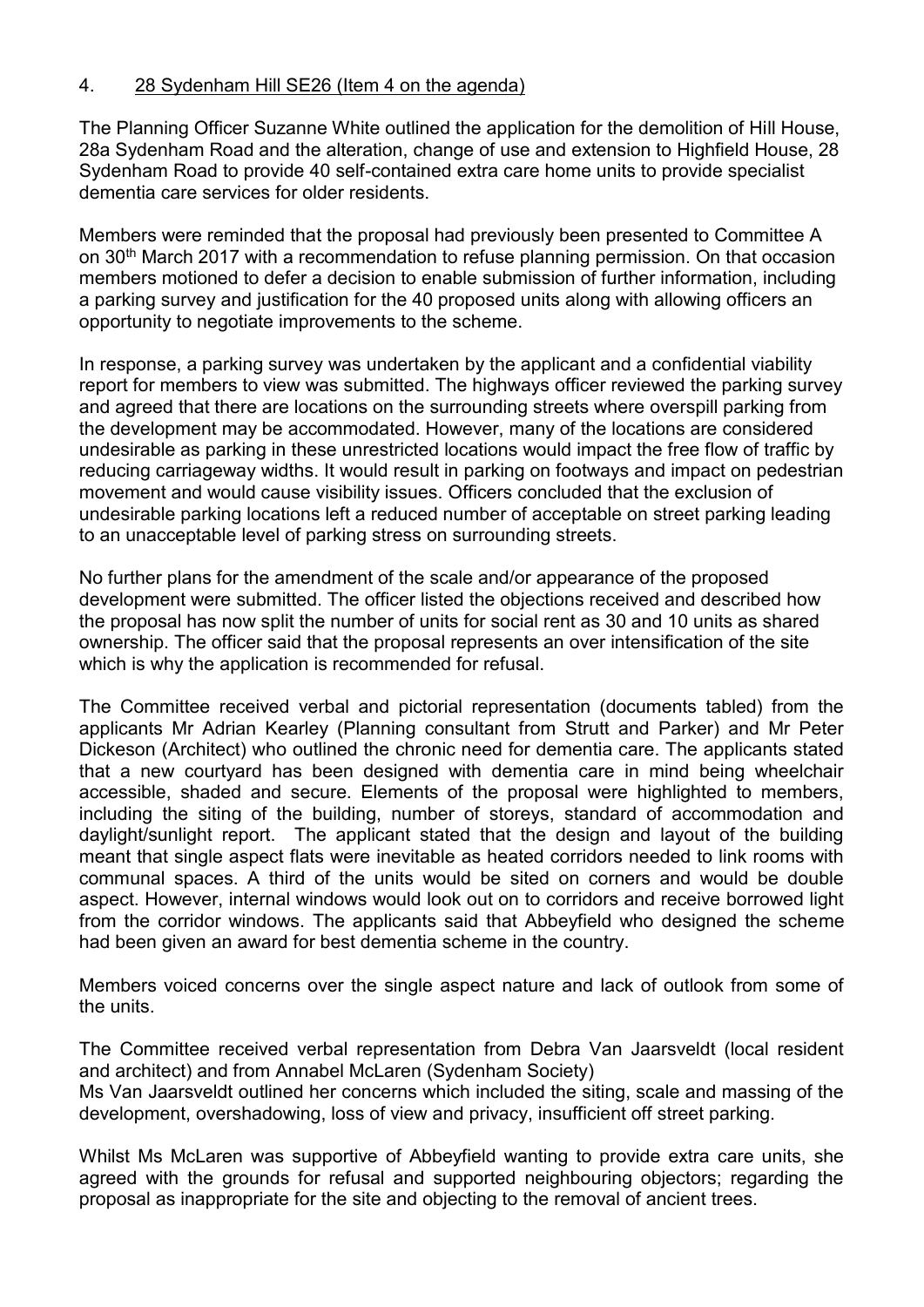The Committee received verbal representation from Councillor Hilton under standing orders who spoke in favour of the proposal, stating the proposed development would not be overbearing and that parking was not a problem. The Councillor stated that there was no conflict regarding the proposed height of the development, since there were a number of equally high and higher buildings along the road. The Chair pointed out that Councillor Bernard also supported the application.

Next, the Committee received verbal representation from Councillor Best who spoke under standing orders. Concerns were voiced over no amendments to the scheme being brought forward by the applicant; the quality of the scheme, the change in the tenure mix. The Councillor urged the applicant to take another look and see if there was a way of redesigning the building and addressing officers concerns. After further discussion by members,

Councillor Adefiranye moved a motion to defer the application, the motion was seconded by Councillor Till. The vote was 5-3 against; motion failed.

Councillor Walsh moved a motion to accept the officer's recommendation and refuse planning permission. It was seconded by Councillor Bourne

Members voted as follows:

- FOR: Councillor Amrani (Chair), Bourne, Jeffrey, Kennedy, Till and Walsh.
- ABSTAINED: Councillor Adefiranye and Raven
- RESOLVED: That planning permission be refused in respect of application No. DC/15/094733.

## 5. 13 St Donatt's Road, SE14 (Item 5 on the agenda)

The Planning Officer outlined details of the proposal for the construction of a part one/part three storey extension to the side and rear and a roof extension to the rear roof slope, together with installation of roof lights within front and rear roof slopes and alterations to the front and rear elevations, to provide one, four-bedroom house, one, one-bedroom, one, twobedroom and one, three-bedroom self-contained flats.

The officer highlighted the high PTAL rating and the parking space for the house and car club details, access to the building, proposed elevations and section, the layout of the flats and materials.

Members asked the officer questions regarding the stacking of bathrooms/bedrooms within the building; which was considered acceptable and condition 9 (car club membership) and the existing on-street parking stress.

The highways officer stated than less than 50% of householders own a car in the borough and that the conversion of the property would not add to the existing car use for the site.

The Committee received verbal and pictorial representation from Mr Sam Selenky the Architect. Mr Selenky spoke to members of the design features of the proposal, the landscaping of the front and rear gardens, bin storage, the retention of one parking space and the proposal having a better reconfiguration of space.